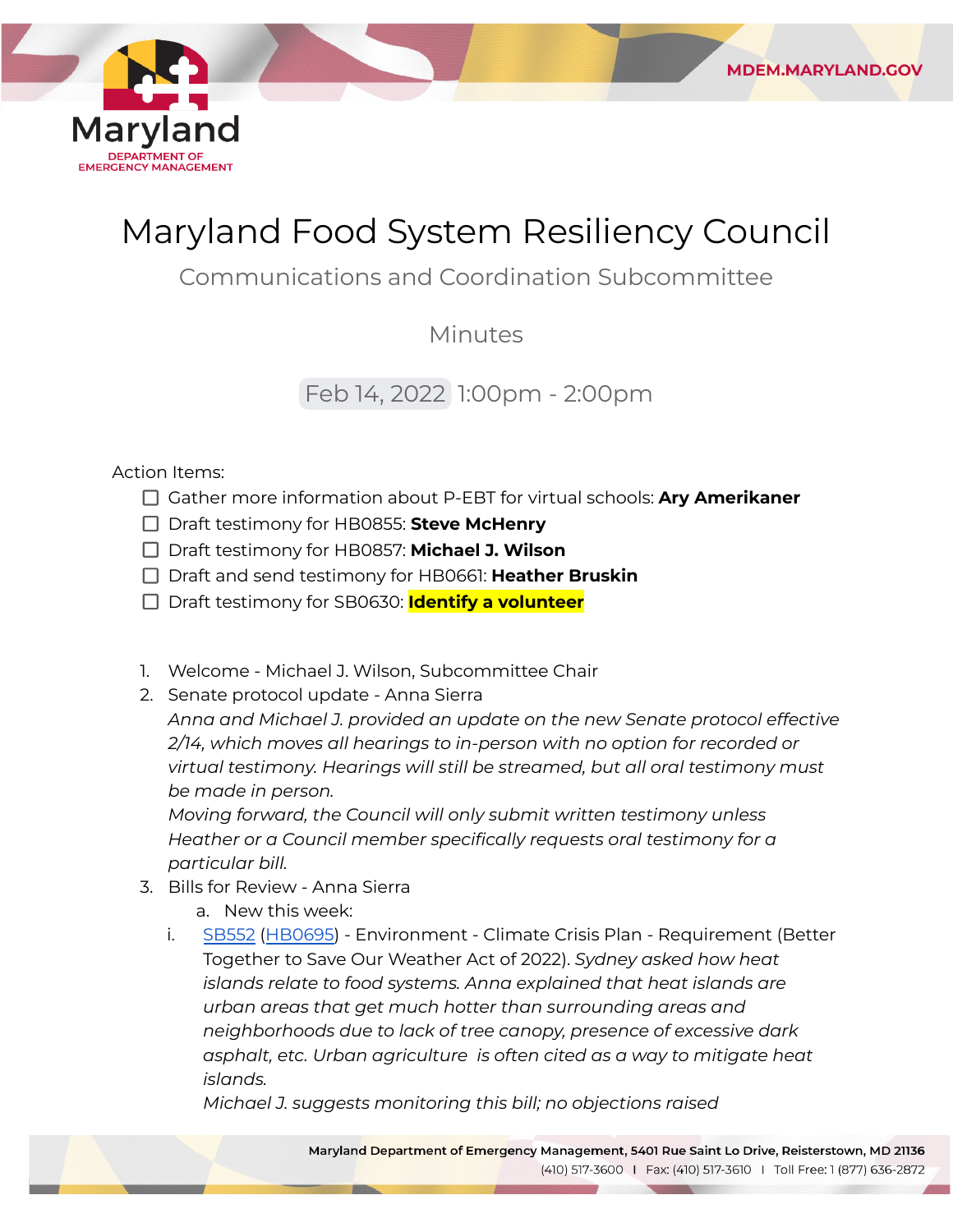

ii. <u>[SB0630](https://mgaleg.maryland.gov/mgawebsite/Legislation/Details/SB0630?ys=2022RS) [\(HB0706](https://mgaleg.maryland.gov/mgawebsite/Legislation/Details/HB0706?ys=2022RS)</u>) - Maryland Department of Emergency Management - Office of Resilience. Establishing the Office of Resilience in the Maryland Department of Emergency Management

 *Brandon Engle from Sen. Hester's office explained the bill and noted that the FSRC had included mention of an Office of Resilience in its report. Heather asked if Brandon had suggestions for food-related items to include as amendments; Anna reminded the subcommittee that the FSRC is required to determine a permanent home for the Council, and this could potentially be its home (although this could be premature given where the Council is in its decision making process).*

 *Sydney suggested that given the limited language involving food currently in the bill, the subcommittee should continue to monitor unless anyone feels strongly otherwise; Brandon responded that they expect this bill to move forward and that Sen. Hester wants to give the Council the opportunity to shape the legislation if it wants.*

 *Anne Palmer asked what additional information is needed; Brandon replied that they would need draft language for any amendments the Council wishes to include.*

 *Michael J. proposed draft testimony in support of the bill with attention drawn to include amendments specifically related to food resiliency and the FSRC; no objections.*

iii. [HB0855](https://mgaleg.maryland.gov/mgawebsite/Legislation/Details/hb0855) - Agriculture - Urban Agriculture Water and Power Infrastructure Grant Program and Fund - Establishment.

 *Steve McHenry provided context and details for the bill. He said the bill has broad support and is likely to move; Heather Bruskin said that because it doesn't seem that FSRC support will make a significant impact, that we should monitor this bill.*

 *Heather Bruskin asked if this bill specifies how the grant program would be administered (for future Council reports and recommendations)*

iv. [HB0857](https://mgaleg.maryland.gov/mgawebsite/Legislation/Details/hb0857#) - Education - Concentration of Poverty School Grant Program -School Lunch.

 *Michael J. gave an explanation of this bill, which would provide additional State funding for schools to provide meals. Anne Palmer suggested supporting this bill as long as Michael J. offers to draft testimony; no objections.*

v. [SB755](https://mgaleg.maryland.gov/mgawebsite/Legislation/Details/sb0755?ys=2022RS) - Infrastructure Grants - Federal Infrastructure Investment and Coordination Unit - Established.  *Anna gave an update on this bill and noted that there are some indirect*